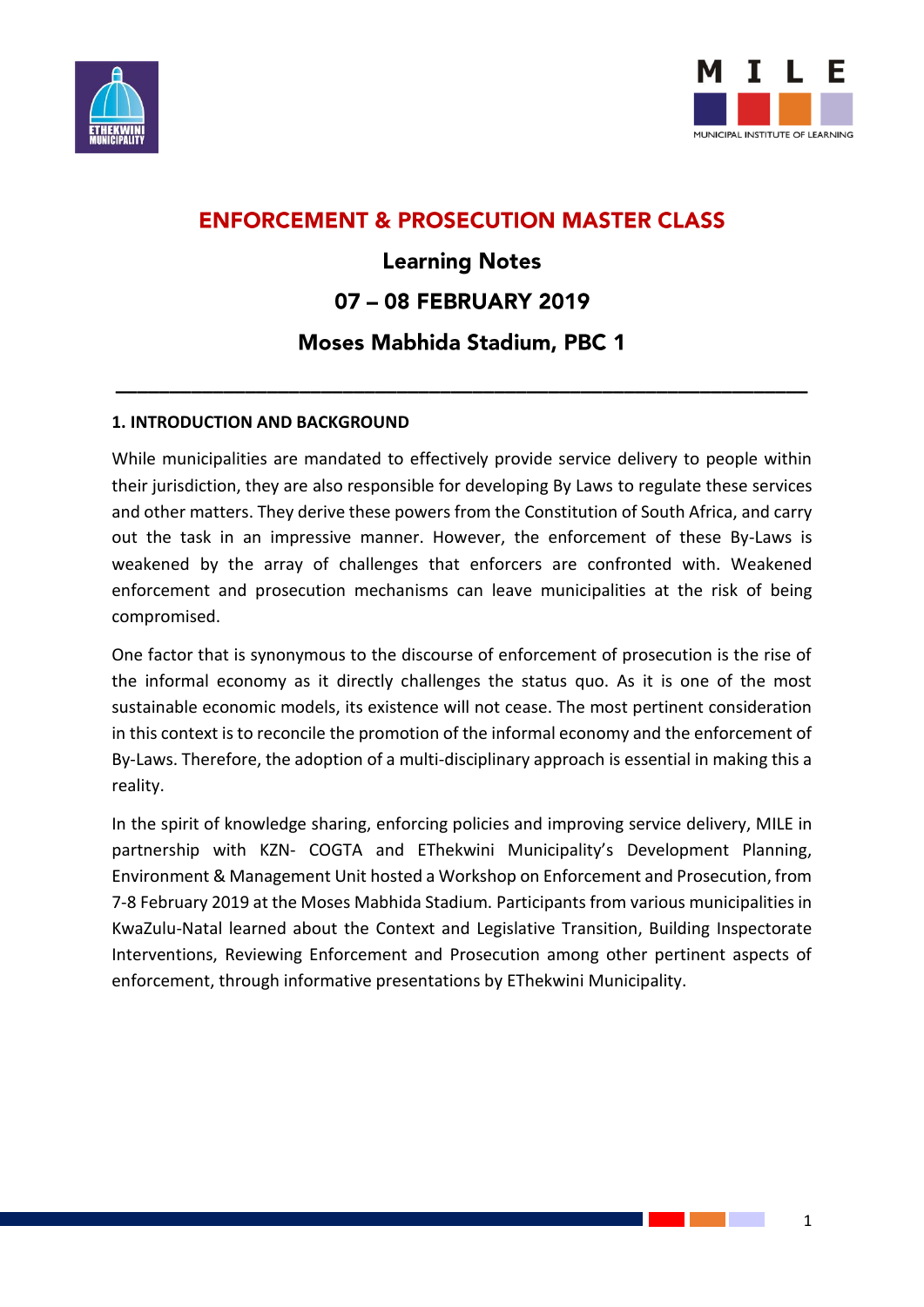#### **2. AIMS AND OBJECTIVES**

The main purpose of the workshop was for municipalities to share experiences in all matters pertaining to enforcement and prosecution.

## **3. DETERMINATION OF EXPECTATIONS**

Participants were given the opportunity to express their various expectations from the workshop. These were written on key cards and arranged thematically. They were categorically ranked as follows:

Expanding Knowledge on By-Law Enforcement; Sharing of Experiences/Solutions; Building Control Enforcement; Unpack Protection Services; Informal Economy Enforcement; Stakeholder Engagement; Budget and Legal Fees; Training and Development; and Land Use Management

The exercise was aimed at assessing whether the workshop empowered the participants to an extent that meets their expectations towards the end of the workshop.

## **4. STRUCTURE OF THE DOCUMENT**

This document reflects key outcomes that were deliberated during the workshop, and serves as an internal resource to guide further work in positively contributing to further work of Enforcement and Prosecution in the various municipalities that were in attendence. It does not provide a verbatim of proceedings but however emphasises central themes that emerged from discsussions. For detailed presentations, kindly access them on the MILE website on [www.mile.org.](http://www.mile.org/)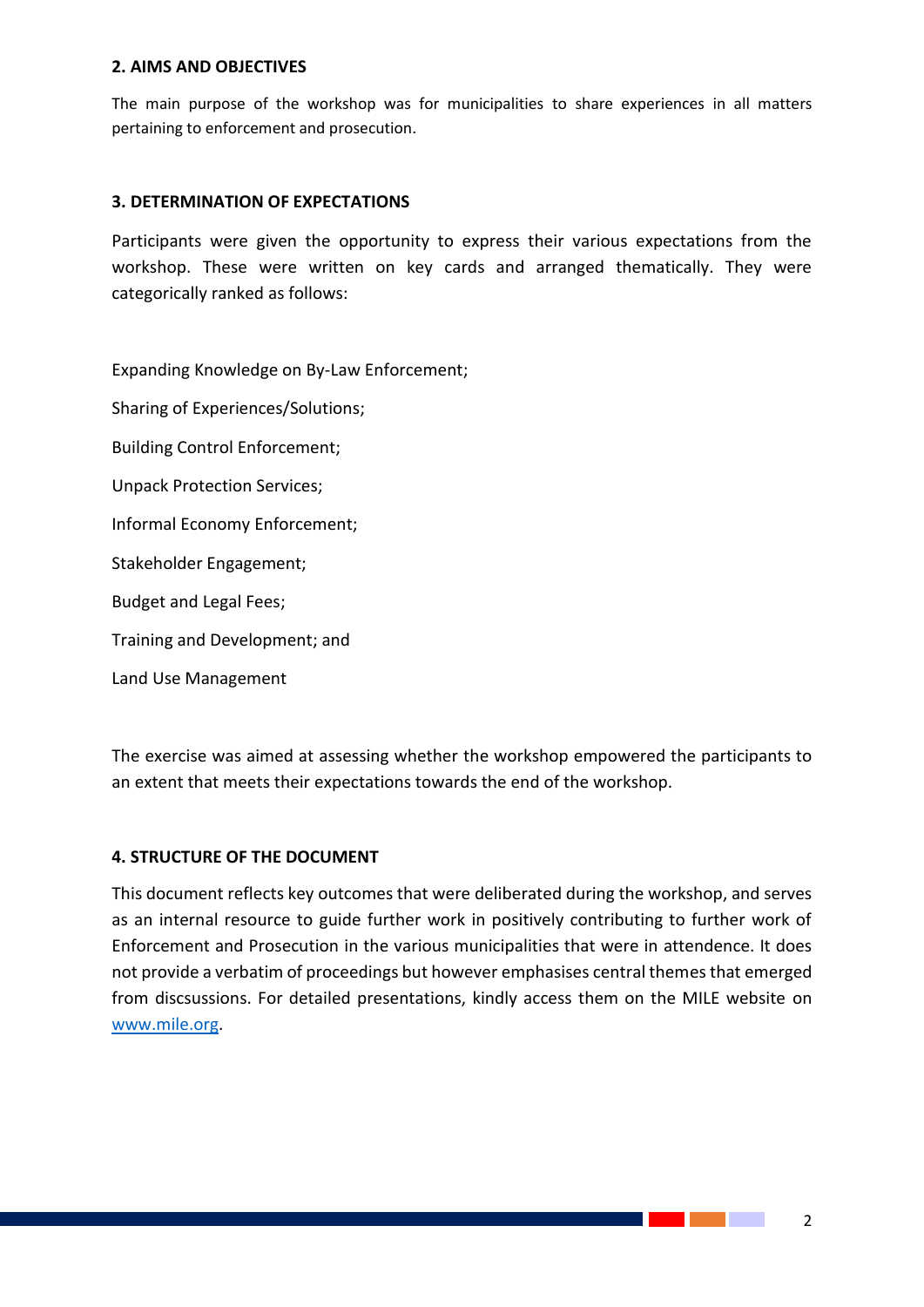## **5. Context and Legislative Transition**



## **Enforcement Staff Compliment**

The size of Enforcement departments vary from municipality to municipality. In the establishment of an Enforcement department, the following considerations must be made:

- Geographical size of the municipality;
- Support;
- Functions of the Enforcement Officer;
- SLAs with functional support services;
- Good relationship with Magistrate Court;
- Smaller municipalities need multi skilling rather than specialization.

Essentially, these departments should comprise of an Enforcement Officer to enforce Land Use Management. Moreover, a Peace Officer also plays a crucial role in this department. Seizing of objects must be carried out by a Police Officer. Ideally the organogram should comprise of a Director, Senior Managers, Admin Support, Enforcement Officer/ Assistant.

## **Political Interference**

The issue of political interference is a very prevalent challenge confronting enforcers in their line of duty. It is crucial to always bear in mind that they are mandated by the Act to enforce the law and there are no alternatives to work around this. However, this is where tactful management play an important role because it results in a win-win situation. Confidence in enforcing By-laws is key in ensuring compliance.

#### **Photographic Evidence**

In the enforcement fraternity it is a well-known fact that the main purpose of seizing evidence is to make a strong case in the prosectution process. When Enforcement Officers partake in prosection matters, they take on the role of state, and must prove beyond reasonable doubt. Taking photographs of evidence is also permitted and accepted as evidence by the courts.However, allowance for rebuttal increases as opposed t real evidence. If there are no storage facilities available, creativity to increase evidence weight in court is advised as an interim measure. For example, a piece of machinery in operation can be videorised to demonstrate the level of noise, and the accused can be photgraphed next to the evidence.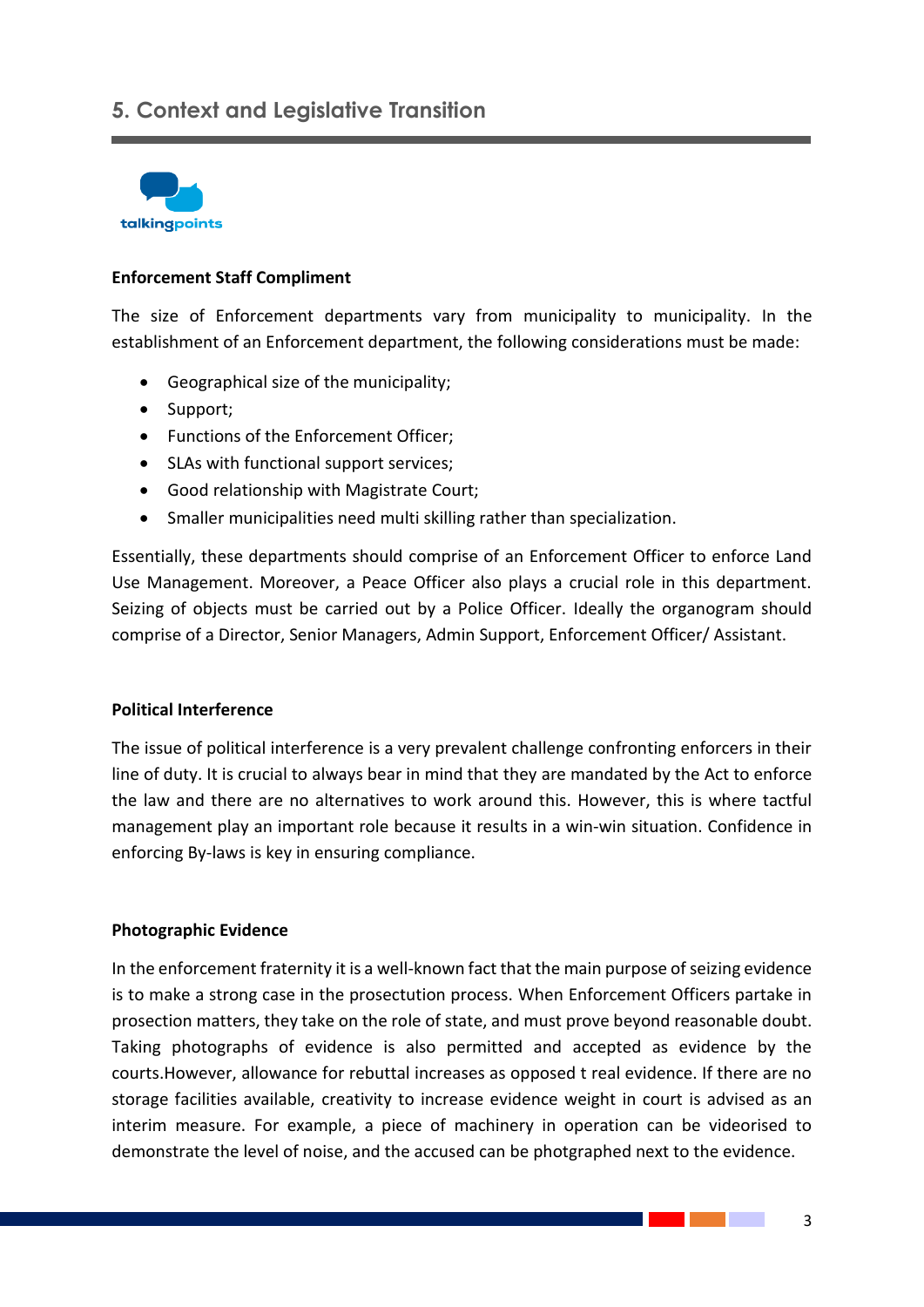## **Ingonyama Trust Board (ITB) Land**

**•** Serving Notices

The Spatial Planning and Land Use Management Act 16 of 2013, generally referred as SPLUMA and the National Building Regulations and Building Standards Act 103of 1977 share the same stance regarding all matters of land development in South Africa. The pieces of Legislation are all-encompassing and do not have any exclusions when it comes to geographical areas of enforcement. This esentially means that SPLUMA and the National Building Regulations Act is applicable to ITB areas and therefore notices are to be served to people developing the structures. Nothwithstanding the existence of "tenants" on ITB land, they are also bound by these Acts. Ethekini Municipality has adopted this stance as the safety of people should be ensured at all times. It is the responsibility if the municiplaity to ensure that the Buildings are safe and will not collapse. However, th success of this will not be possible without exercising coopertive governance with Tribal Authorities, which is clearly set out in the Constitution. However, the challenge lies in that SPLUMA and the National Building Regulations Act has not been effectively implemented in rural areas. Obtaining the ITB lease document would be effective in this scenario, as the tenant would have accrued certain rights to that property.

## **Deeds Registration**

South Africa is slowly advancing towards deeds registration of ITB land as the national building regulations, *"…any person who is entitled to the benefit of the use of such building or land or who enjoys such benefit, shall be deemed to be the owner of such building or land."* However, the successful facilitation of this process lies in consultation and buy-in of traditional leadership. For a number of years, efforts have been made to establish protocol as vicarious liability is a risk.

## **LED Projects in conflict with By-Laws**

The rise of informal economy in South Africa has yielded many positive outcomes and created various opportunities for emerging entrepreneurs. Departments with vested interests in business development tend to be in support of the informal sector and often assists traders in securing spaces to trade. However, Land Use Schemes have not caught up and transformed to accommodate informal trading. In the case of eThekwini, street trading by-laws specifically pertaining to enforcement of street trade were developed. Furthermore, the City's response to informal economy is inclusive of the Inner City Thekwini Regeneration and Urban Management Programme (iTrump), which aimed at stimulating private sector interest while fulfilling the needs of individuals that use public spaces.

However, trading in Durban is regulated and permits are sought through the Informal Trade Department which is linked to the Business Support Unit. Permits state the conditions and terms of trade. Illegal trade is prone to enforcement and seized perishables are stored in the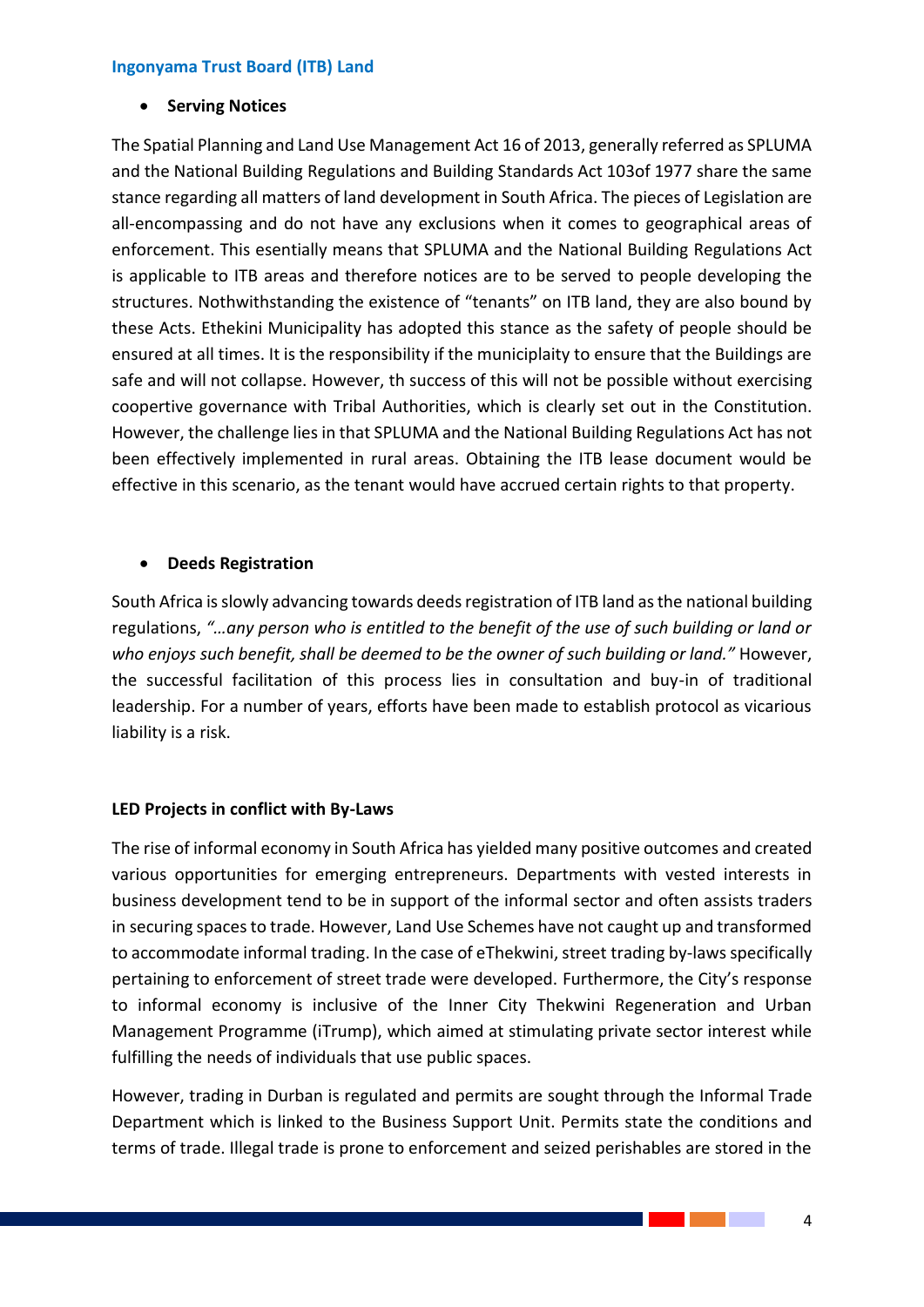Metro Police pound. This demonstrates that the City has everything in place to deal with this new aspect of enforcement and is linked to Town Planning.

## **Resolution: Park discussion of ITB LAND and COGTA is to decide on the way forward**

## **Evictions**

The law takes a very clear stance on evictions, and entails that alternative space must be provided in the application of enforcement. However, in reality, enforcers are confronted with the challenge of not having any alternative space available. Owners of private land (including municipalities) can press trespassing charges with SAPS and approach the courts for legal relief ie an order for persons to not invade land. If they proceed, they are in contempt of the order and prone to an arrest by the SAPS. If municipalities are faced with this issues, exploring developmental avenues first are advisable. Punitive measures should be a last resort.

## **6. Supporting Building Inspectorate Interventions**



## **Notices on unapproved plans**

In eThekwini, it is possible to take action on unapproved occupied buildings through issuing an Unauthorized Occupation notice.

## **Legal implications of not having Building Control Officers**

Smaller municipalities are faced with doubling up and multiskilling due the minimal staff compliment. At times, Town Planners also perform the duties of Building Control Officer due to this reason. This is deemed as irregular. EThekwini is not faced with this issue as it is a metropolitan municipality and functions are separated in accordance with the separate legislation.

The National Building Regulations and Building Standards Act prescribes the qualification of Building Control Officers. Examples of these tertiary qualifications extend to Architecture, civil engineering, structural engineering, etc. Municipalities without an appointed Building Control Officers are completely at risk of court action, as any decision made (approval or refusal) without a recommendation by a Building Control Officer (with the required qualifications) are deemed null and void.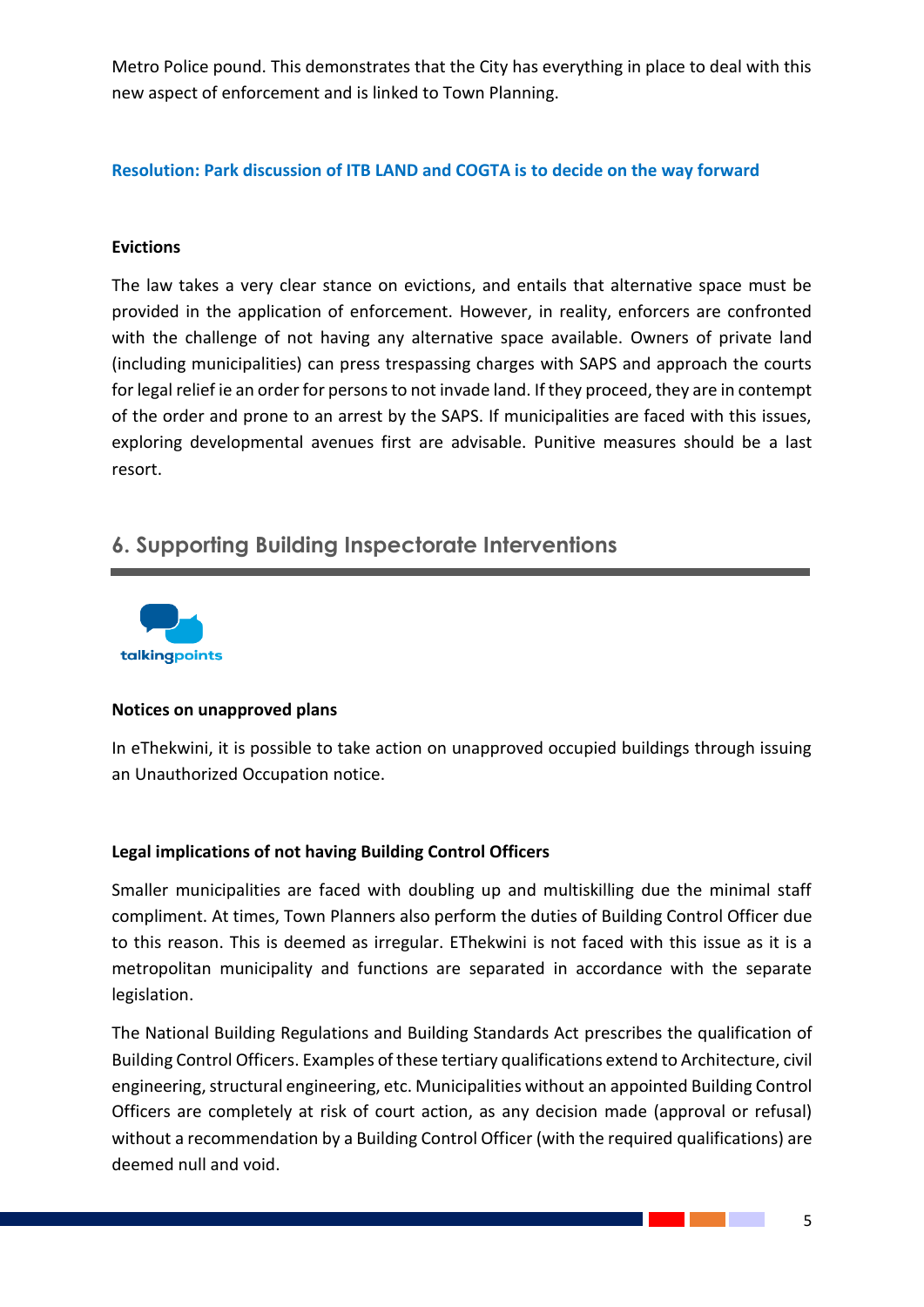## **Intellectual Property Rights to systems**

In 2010, an electronic system called BPM was implemented. The intended purpose was to extend it to all branches including Land Use Mnagement, Development Applications, Building Inspectorate, and feeding up to Enforcement and Prosectuions. Unfortunatley, the system was not stable and disused before other branches could implemement it as well. The City had rights to the system. BPM has been replaced by a new system called .Net, which is in the testing environment with pilots running in a few regions.

## **Rate Code Change**

This is also applicable on privately owned buildings which are decaying. This is because decaying buildings already fall in the category of abandonment. The Rate Code Change is entrenched in the City's Rates Policy.

## **Circulation of Plans**

The National Building Regulations in section 6 sets out the functions of Bulding Control Officers, while section 7 gives guidance on Approval by Local Authorities in Respect of Erection of Buildings. Therfore, if a municipality fails to grant or refuse approval timeously, the applicant can approach the court for a decision, and this is according to section 8.

## **7. Reviewing Enforcement & Prosecution, & Positioning**



## **Budgeting for an Enforcement department**

It is important to bear in mind that budget grading and salary scales differ from municipality to municipality. Overall costs are inclusive of human resources, incidentals, fleet, and IT. Different levels of enforcement would derive differing costing estimates.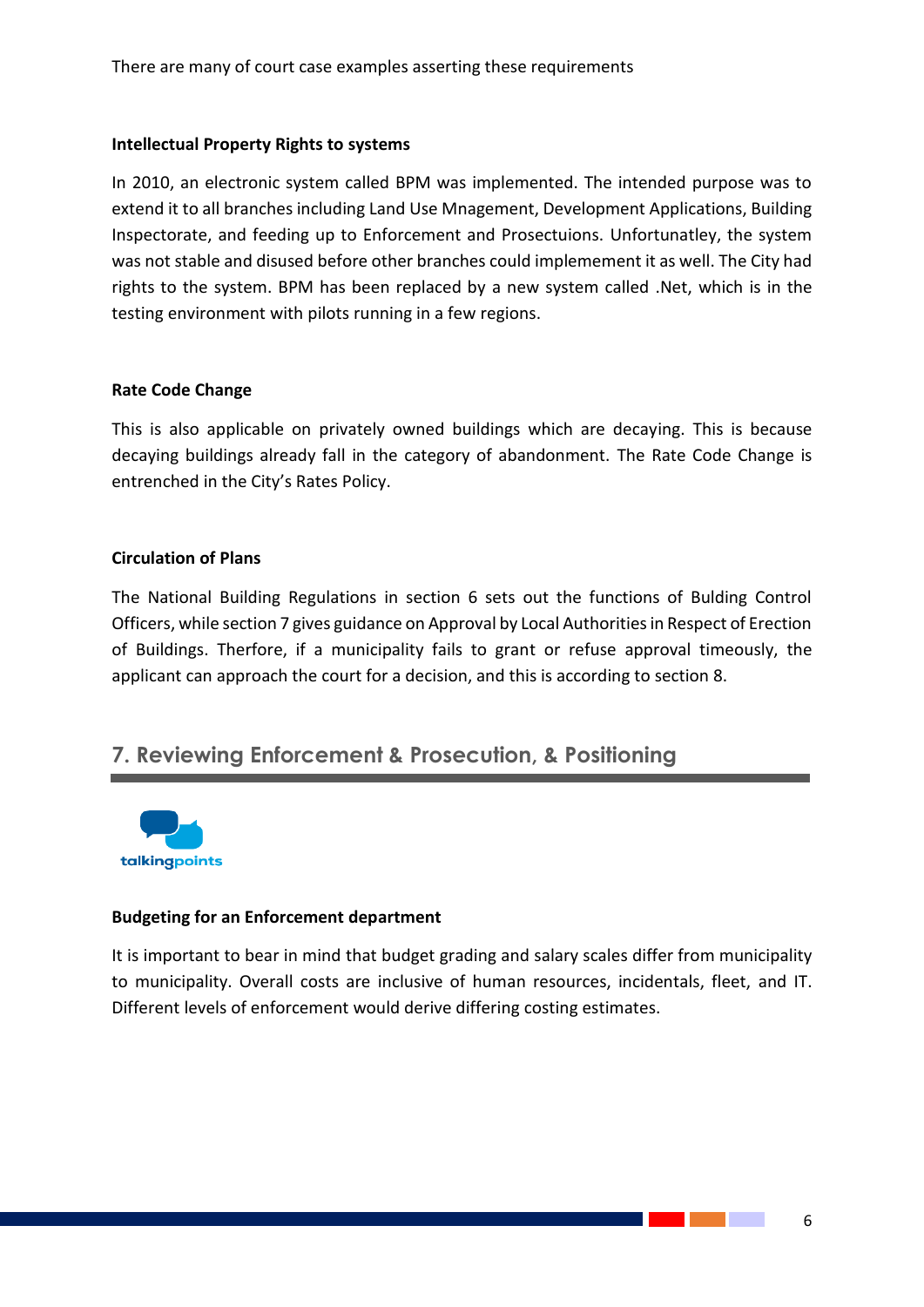## **Elevating status of Enforcement Officers**

Enforcement Officers are vulnarabe to attacks while carrying out their duties. Thus, the issue of elevating their status arose while undertaking a SWOT Analaysis for Enforcement in eThekwini. Peace Officer training was facilitated and accreditations were conferred to the Enforcement Officers. They were now empowered by Section 334 of the Criminal Procedure Act, and could fully exercise their duties as Peace Officers. The issue of firearms and protective wear such as bullet proof vests has been raised in a number of conversations. One perspective of this is that these factors might encourage agression and confrontation. A developmental and multidiscplinary approach in this case is very necessary, as teamwork is very important.



# KEY LESSONS LEARNED

 $\mathcal{G}_\mathcal{G}$  at terms at terms at terms at terms at terms at terms at terms or the document or document or use this space to emphasize a key point. To place this text box any  $\alpha$  $\mathcal{G}_\mathcal{G}$  at terms of a great  $\mathcal{G}_\mathcal{G}$  at terms of a great  $\mathcal{G}_\mathcal{G}$  and document or document or document or

- Political Interference in Enforcement;
- Challenges regarding ITB Land;
- SPLUMA inconsistencies:
- Rate Code Change for illegal issues;
- The importance of a multi-stakeholder approach;
- Entering complaints electronically;
- MDTTs:
- EThekwini organogram for Enforcement;
- Legislation in enforcement ie. SPLUMA, National Building Regulations;
- Dangers of Planners approving plans without Building Inspector qualifications;
- Importance of other professions in Inspections;
- Peace Officers and Enforcement:
- Enforcement can't be Directorate under Planning (there is going to be conflict);
- Multiskilling is important and shared services; and
- Informal Economy.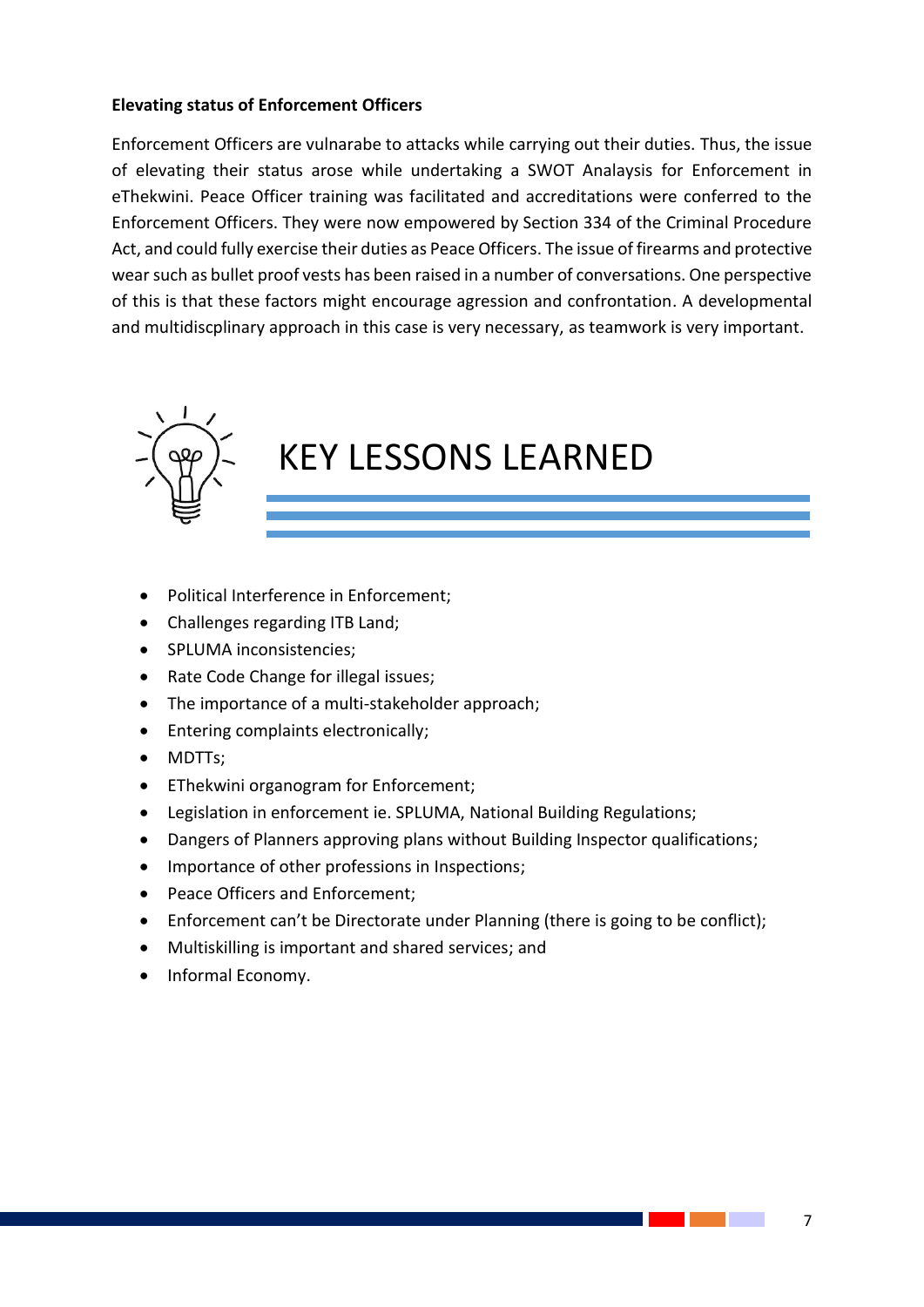

## **8. Moving from Theory to Practice – Panel & Open Mic Discussion**

## **Expanding Knowledge on By-Law Enforcement**

## **Enforcement vs Land Use Planning applications**

The eThekwini Land Use Management branch received complaints which were directed to the complaints management system register. They were allocated to both Professional and Technical Planners. There was a challenge of not effectively dealing with complaints, as the branch also had other functions to perform. In response, Planners were asked whether they would like to deal with Contraventions, and some happily obliged on a voluntary basis. From that point onwards, they were referred to as Contravention Officers, allocated to Durban's five planning regions (Outer West; Inner West; Durban Central; Durban South; and Durban North). Their cases are handed over to Enforcement.

## **Capacity shortage in smaller municipalities**

Smaller municipalities are under-resourced and some are not in a position to start Enforcement departments. This gap is being realised by business owners who proceed with constructing boarding and lodging facilities at their own peril without obtaining the necessary approvals. A possible solution to address this issue is by raising rates through Treasury for illegal uses, it would be a considerable deterrent. Planners are already stretched out in their duties with dealing with applications and making decisions. The prioritization of resources is also a credible approach whereby contravention issues are targeted once a week as a team. Multiskilling is an immediate viable option as there is a shortage of Building Inspectors.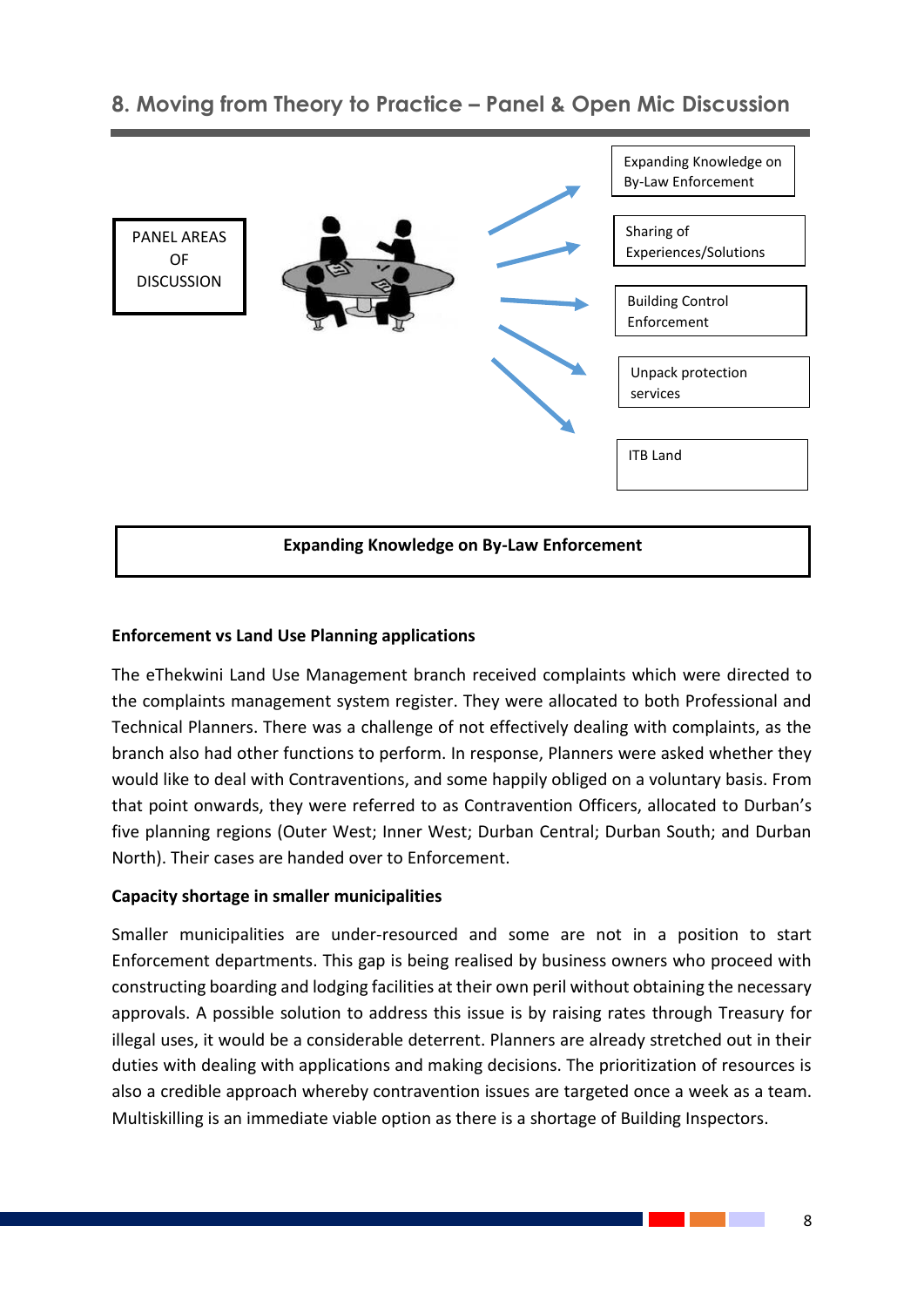## **Rates Policy**

If a municipality wishes to change its Rates Policy, it must do so now. The Rates Policy review in eThekwini is between August and September, and submissions are thereafter made for approval by December. Advertisements are made for public comments and that process usually unfolds until the end of January. At this stage it is critical to have all the necessary provisions in the Policy so that they are accommodated in the budget, which is to be approved by March. Therefore, in order to make substantial progress, action must be taken now to be accommodated in the next financial year.

It is worth noting that the process of increasing rates is not hugely administrative. After the changes on the Rates Policy have been effected, Planners undertake normal site inspections and issue Section 76 Notices in terms of Municipal By-Laws. Weekly Joint Advisory Committee meetings convene to review contraventions, and standard forms are filled and signed. Thereafter they are sent to the Valuation department for rates increase.

## **Brief Outline – Process of requesting amendments to Rates Policy**

- A synergetic relationship with the Valuations department is crucial.
- Agree on the rating category ie illegal, abandoned etc. This is crucial because the category ties in with the rest of the Rates Policy.
- The Rates By-Law must be taken into careful consideration, as they must be in line with the Rates Policy inclusive of the categories.

## **Overall intention of rates increase for illegality**

The purpose of eThekwini's adoption of a strong stance of financially challenging people for transgressions is to discourage illegal use. The overall intention is to intervene and deter people from starting and encourage the right way of doing things. The increase in rates is a secret tool that is used to discourage illegality and it is in the Planner's discretion to increase rates, depending on the unique circumstances of each case. This principle is also applicable on illegal buildings and not only on Land Use Management.

## **Strong Partnerships with communities and stakeholders**

It is impossible for municipalities to always single-handedly have the finger on the pulse in its operations. Therefore, establishing and retaining strong partnerships with communities and stakeholders such as NGOs is crucial. Having these synergies are beneficial as they can be an early warning system when construction takes place and early intervention can happen, especially in the smaller municipalities.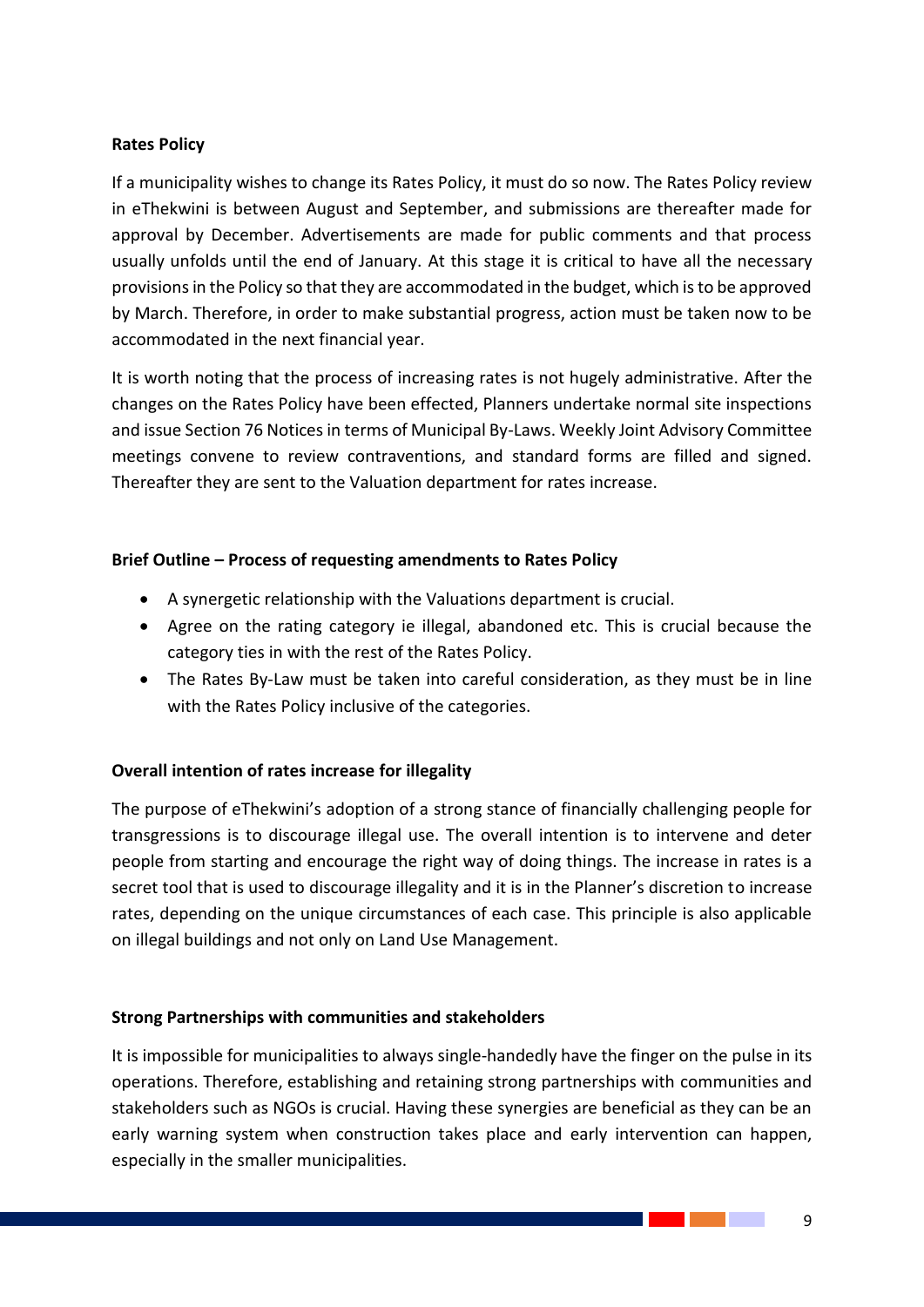## **After-effects of Rate Code Change**

Historically, the Rate Code Change started as a deterrent, then became a tool and is now a process. There are a number of avenues that can be explored in dealing with non-compliance. In this regard, the Rate Code Change can be linked to the Credit Control Policy by structuring tariffs for illegal use. In credit control, there is a mechanism for "sterilizing property" through disconnections, restrictionsof supply, etc. To make this a reality, there must be a provision in the Application Services Contract that is dedicated to breaching and consequences.

There has been a lot of debate around taking punitive measures against retrospective wrongdoings in applications. Although there is potential to benefit, but EThekwini took this stance as it esentially wants to encourage compliance. Benchmarking with other municipalites who have adopted a different appraoch can also be considered.

## **Penalty Clause**

There is a Penalty Clause in the eThekwini Rates By-Law.

## **Student accomodation**

There are cases whereby tertiary institutions approach surrounding property owners to accomodate students. This may put pressure on Planning departments as these properties have not sought the necessary approvals to accommodate students. However, this should not be the case as it does not infringe on Land Use Management. These circumstances are more about the management of students. If property owners receive NSFAS subsidies from universities for accomodation purposes,then the onus is on universities to compile a mangement plan for students to comply. This issue also extends to Builing Control in term of health and safety, illegal operations, unsafe situations, etc. Another persepctive that is applicable is nuisance, as there might be issue of noise and so forth. Municipalities can also make the following considerations:

- Is there a By-Law on nuisance?
- Scenario planning which warrants an integrated response

## **Property registered under Trustees**

When it comes to applying enforcement to property that is registered under multiple Trustees, it is often a challenge to determine where to direct a Notice. It is important to first obtain information on all the trustees. A useful tool that is also utilised by the eThekwini's Enforcement department is WinDeed, which avails information on Trust details. Another effective option to explore is the Deeds Office in Pietermaritzburg.